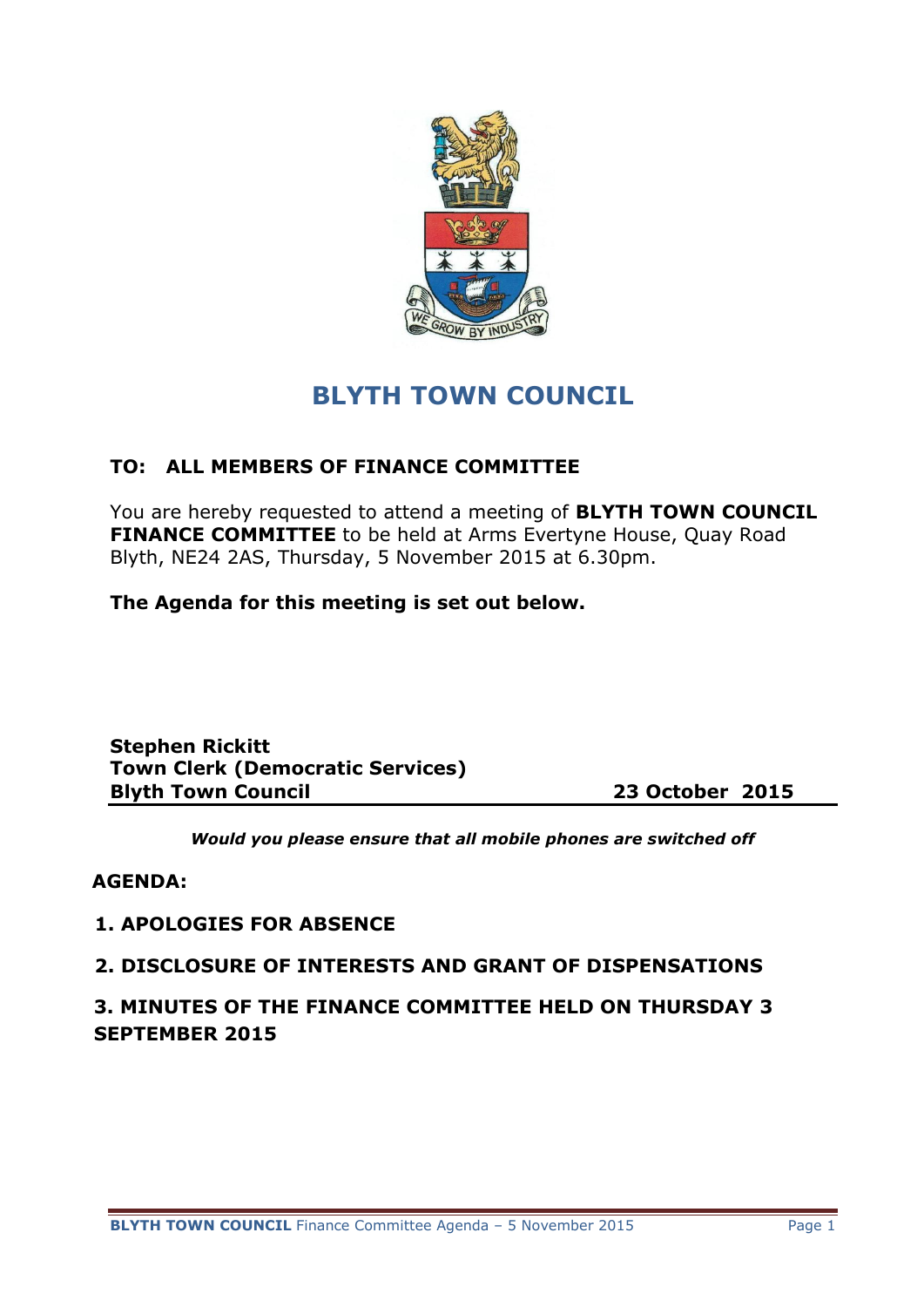# **4. MATTERS ARISING**

Councillors attention is drawn to the following items in the Minutes:

## **5. ACCOUNTS FOR 2014/2015**

- To note the completion of the external audit
- To receive and consider the Issues Arising Report
- To recommend formally adoption of the final accounts for 2014/2015

# **6. THE BUDGET AND PRECEPT FOR 2016/2017**

To make recommendations for the budget strategy and the provisional level of the precept for 2016/2017 as set out in the attached report

## **7. UPDATE ON FINANCIAL ISSUES**

To consider the attached report on a number of finance related matters

# **8. PAYMENTS BY BACS**

- To consider the attached report recommending that systems are established to enable payments by BACS
- **9. ACCOUNTS 2015/2016** (To also be displayed on projector during Meeting)
	- Cashbook
	- Petty Cash
	- Investment Accounts
	- Bank Reconciliations
	- Actuals against Budget
	- Budget Sheets
	- Assets Register
	- Trade Union Facility Time Sheet

## **10. PENSIONS**

To consider and make any recommendations concerning staff pensions. The report being considered by the Town Council on 19 November 2015 is attached.

## **11. IT UPDATE**

The Communications and Committees Officer is to provide an update regarding IT Issues.

## **12. ITEMS FOR INFORMATION AND URGENT MATTERS**